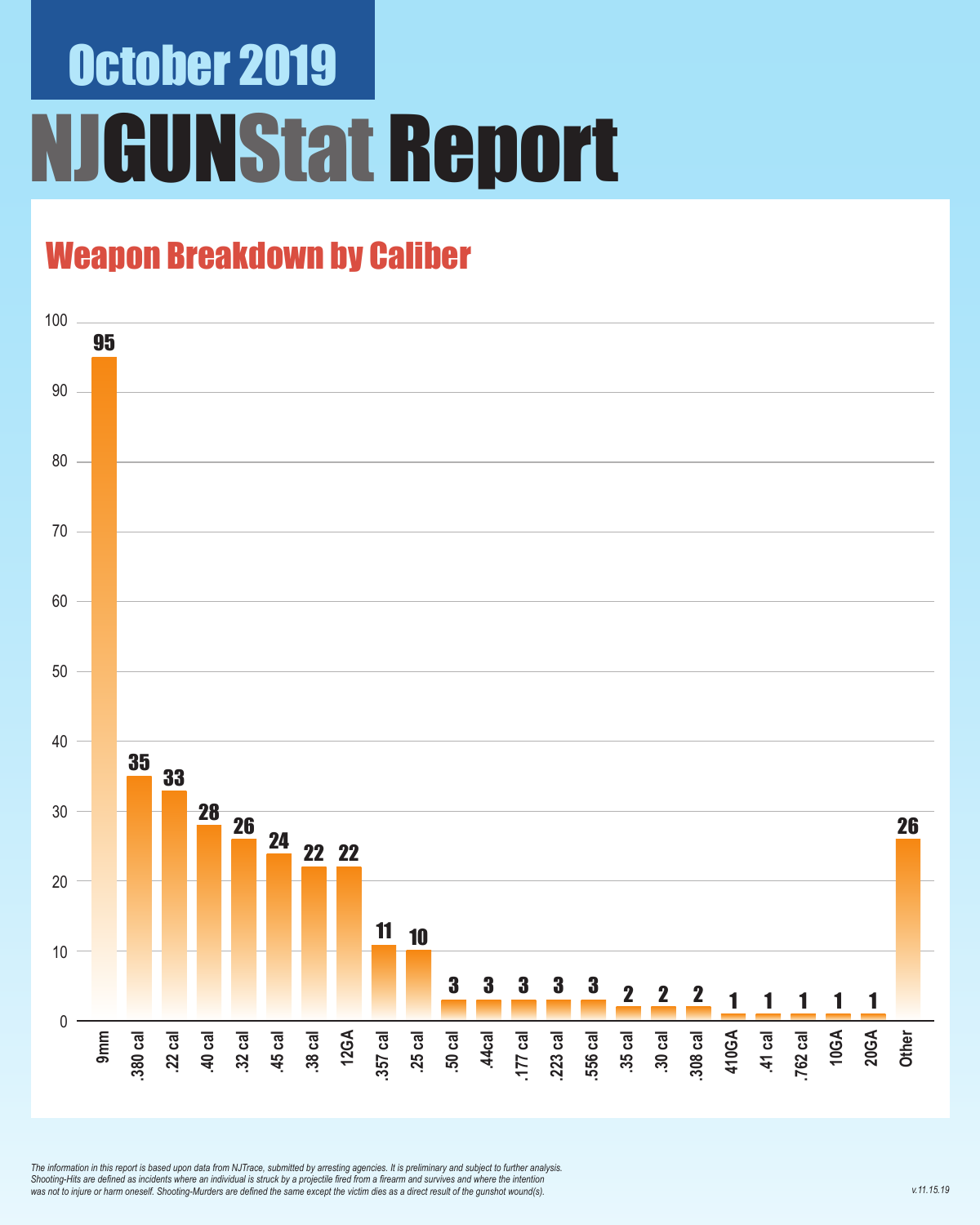# October 2019 NStat Report

#### Gun Recovery Numbers Statewide

| <b>Total Crime Guns Recovered</b>                    | 358 |
|------------------------------------------------------|-----|
| Found Property/Turned in                             | 162 |
| <b>Guns with Possessors</b>                          | 196 |
| Individuals Arrested with<br>more than One Crime Gun | 21  |

#### New Jersey Counties



#### New Jersey Cities



*\*Other represents any city with fewer than three (3) crime guns*

*The information in this report is based upon data from NJTrace, submitted by arresting agencies. It is preliminary and subject to further analysis. Shooting-Hits are defined as incidents where an individual is struck by a projectile fired from a firearm and survives and where the intention*  was not to injure or harm oneself. Shooting-Murders are defined the same except the victim dies as a direct result of the gunshot wound(s).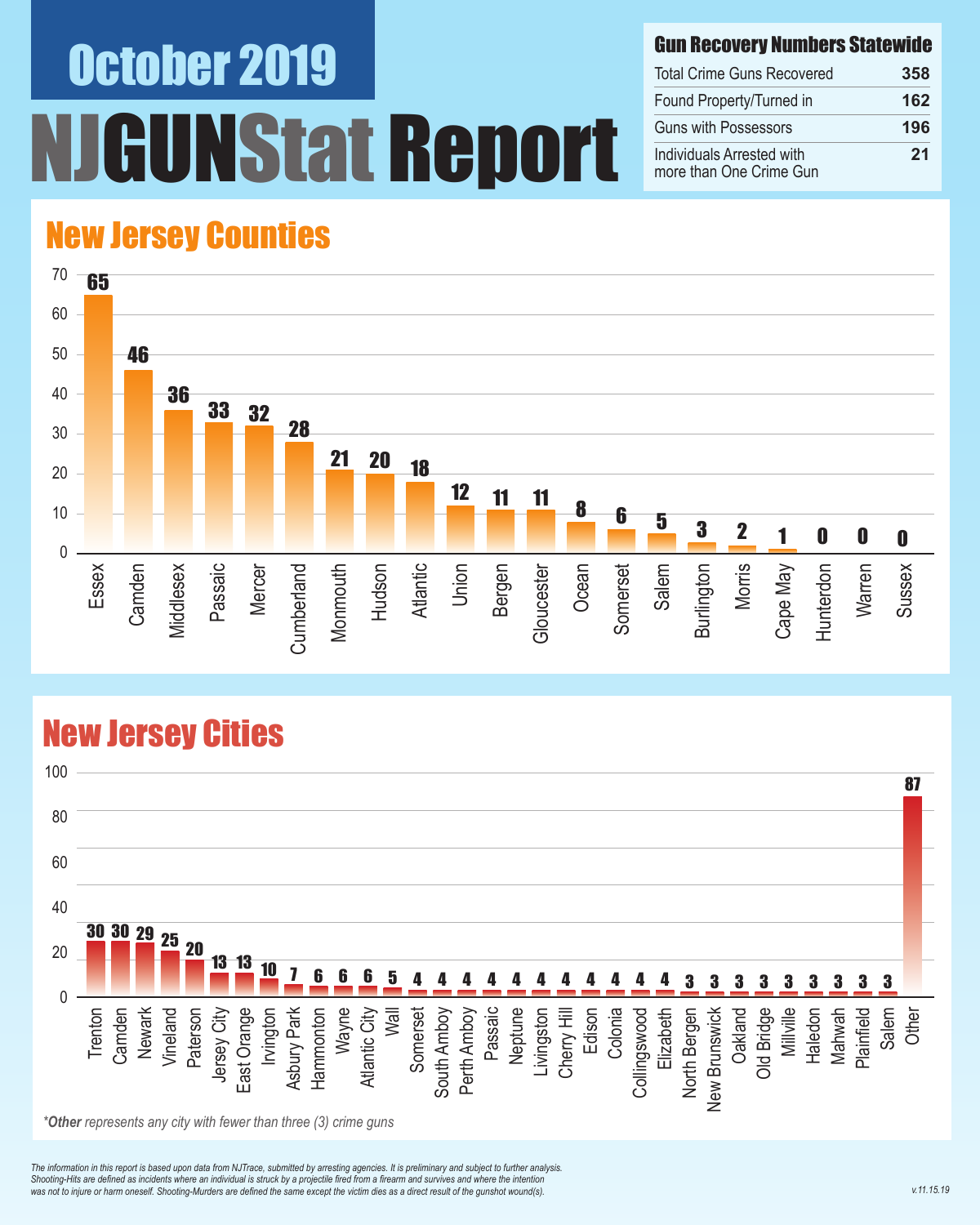## October 2019 NJGUNStat Report

### Weapon Breakdown by Manufacturer



*This chart reflects the information provided to the New Jersey State Police through NJTrace, a statewide program that relies on local police departments to input data on guns used in the commission of a crime. This chart does not rely on any reports from the federal Bureau of Alcohol, Tobacco, Firearms and Explosives (ATF). The information is preliminary and subject to further analysis.*